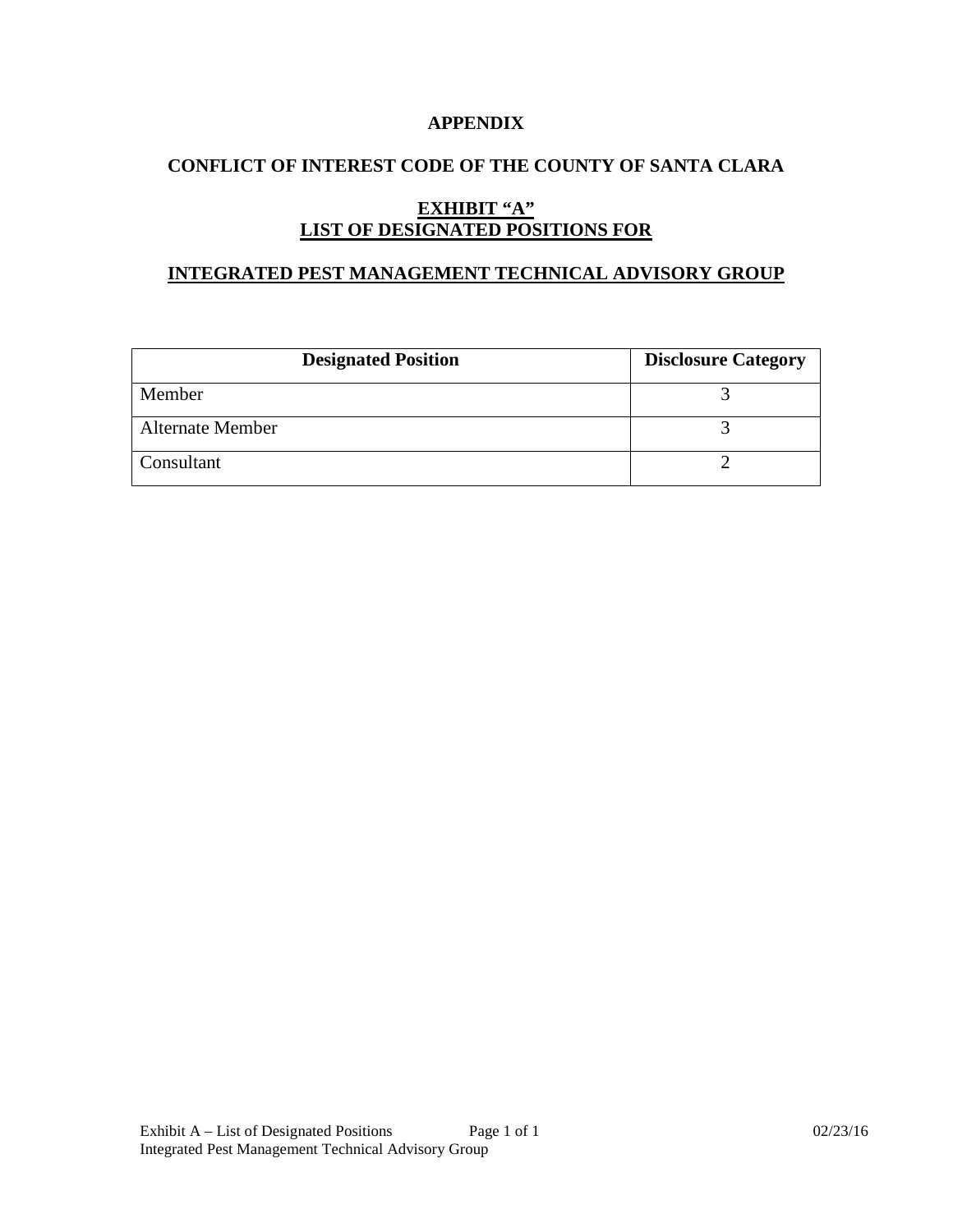#### **APPENDIX**

## **CONFLICT OF INTEREST CODE OF THE COUNTY OF SANTA CLARA**

## **EXHIBIT "B" DISCLOSURE CATEGORIES FOR**

### **INTEGRATED PEST MANAGEMENT TECHNICAL ADVISORY GROUP**

Pursuant to the County of Santa Clara's Conflict of Interest Code, Disclosure Categories 1 and 2 shall read as follows for all Code Agencies.

**Disclosure Category 1:** Category 1: Persons in this category shall disclose:

(1) all investments in, business positions in, and income (including gifts, loans and travel payments) from:

(a) all sources that provide, plan to provide, or have provided in the last two years, leased facilities, goods, equipment, vehicles, machinery or services, including training or consulting services, to the County; (b) all sources that are subject to the regulatory, permit or licensing authority of, or have an application for a license or permit pending before, the County;

(c) all sources that receive, are planning to apply to receive, or have received in the last two years, grants or other monies from or through the County; and

(2) all interests in real property in the County of Santa Clara located entirely or partly within the County, or within two miles of County boundaries, or of any land owned or used by the County.

**Disclosure Category 2**: Each Consultant shall disclose: (1) all investments in, business positions in, and income (including gifts, loans and travel payments) from: (a) all sources that provide, plan to provide, or have provided in the last two years, leased facilities, goods, equipment, vehicles, machinery or services, including training or consulting services, to the County; (b) all sources that are subject to the regulatory, permit or licensing authority of, or have an application for a license or permit pending before, the County; (c) all sources that receive, are planning to apply to receive, or have received in the last two years, grants or other monies from or through the County; and (2) all interests in real property in the County of Santa Clara located entirely or partly within the County, or within two miles of County boundaries, or of any land owned or used by the County, subject to the following limitation: the Code Agency for which a consultant works may determine in writing, following approval by County Counsel as to form and legality, that the particular consultant is hired to perform a range of duties that is limited in scope and, thus, is not required to comply with the full disclosure requirements described above, but